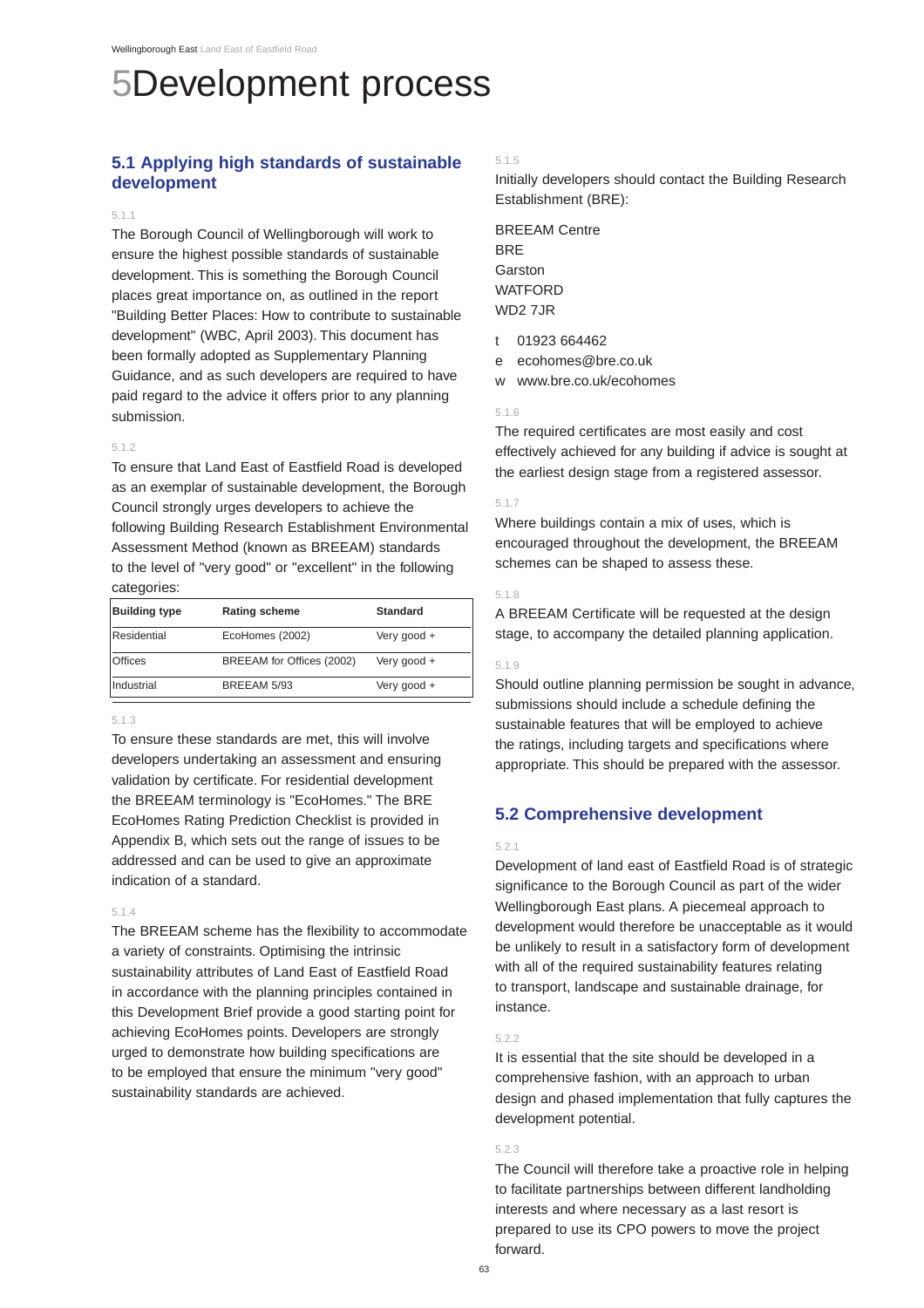## **5.3 Phasing**

#### 5.3.1

The main factors influencing the phasing of development are anticipated to be:

- **Land consolidation** as described in 5.2, a satisfactory means of consolidating landholdings will need to be reached.
- **Land preparation** investigations will need to be carried out to identify the extent of potential land contamination and an appropriate remediation strategy implemented.
- **Relocation of certain existing businesses and allotment holders** – certain landowners within the site have confirmed their intention to relocate some of the existing businesses to facilitate redevelopment proposals. In addition, the Council will be working with existing allotment holders to help manage the process of relocation into the new allotment area where necessary.
- **Access and site servicing** It is considered highly desirable that the main circulation network is in place as early as possible, with junctions onto Eastfield Road and the Finedon Road/Rixon Road roundabout providing the main points of ingress/egress. The Council will also wish to see construction traffic access onto Finedon Road to the north-east from the outset in order to minimise disruption to existing residents.
- **SUDS**  The SUDS network will need to be devised and implemented in a comprehensive way.
- **Structural planting** This should be phased so that public open spaces including the nature conservation areas are open and accessible in conjunction with the development programme.
- **Children's play area** a LEAP should be provided at the same time as the development of those parts of the site in which it is located.
- **Affordable housing** affordable housing provision shall be phased proportionately with adjacent market housing in accordance with the requirements of the forthcoming 'Affordable Housing Supplementary Planning Guidance' document. The developer will need to submit a plan to be approved by the Borough Council which subdivides the phase into a series of plots or tranches, indicates the order in which the plots are to be brought forward for development and details the number of affordable dwellings to be built in each tranche of that particular phase.

**Strategic rail freight designation** – Given the current status of the railway sidings it is considered unlikely that this part of the site will come forward for development in the short term.

## **5.4 Design and development process**

#### **Planning application requirements**

#### 5.4.1

Outline and detailed planning applications must accord with

- each of the relevant policies contained in 'The Borough of Wellingborough Local Plan (including Local Plan Alteration), adopted March 2004 and relevant Supplementary Planning Guidance.
- with the overall strategic intention and development principles contained in the 'Wellingborough East Development Framework' document; and
- the detailed requirements of the Land East of Eastfield Road Development Brief, adopted as a Supplementary Planning Document.

#### 5.4.2

Advice on information required in support of an Outline Planning Application is provided in the Wellingborough East Development Framework SPG. Detailed applications for planning permission will need to be accompanied by:

#### **a) Drawings**

#### 5.4.3

In making an application for planning permission, it is vital to present a clear and accurate picture of what exists and what is proposed. Drawings must be to scale, with sufficient detail to show the proposals in context. This should include:

- A location plan
- preferably to 1:1250 (no smaller than 1:2500)
- Outline the application property
- Show in relation to surrounding area
- Vehicular access
- Details of existing site layout
	- typically 1:200
	- the whole property, including all buildings, open space and parking
	- tree surveys
- Details of proposed layout
- typically 1:200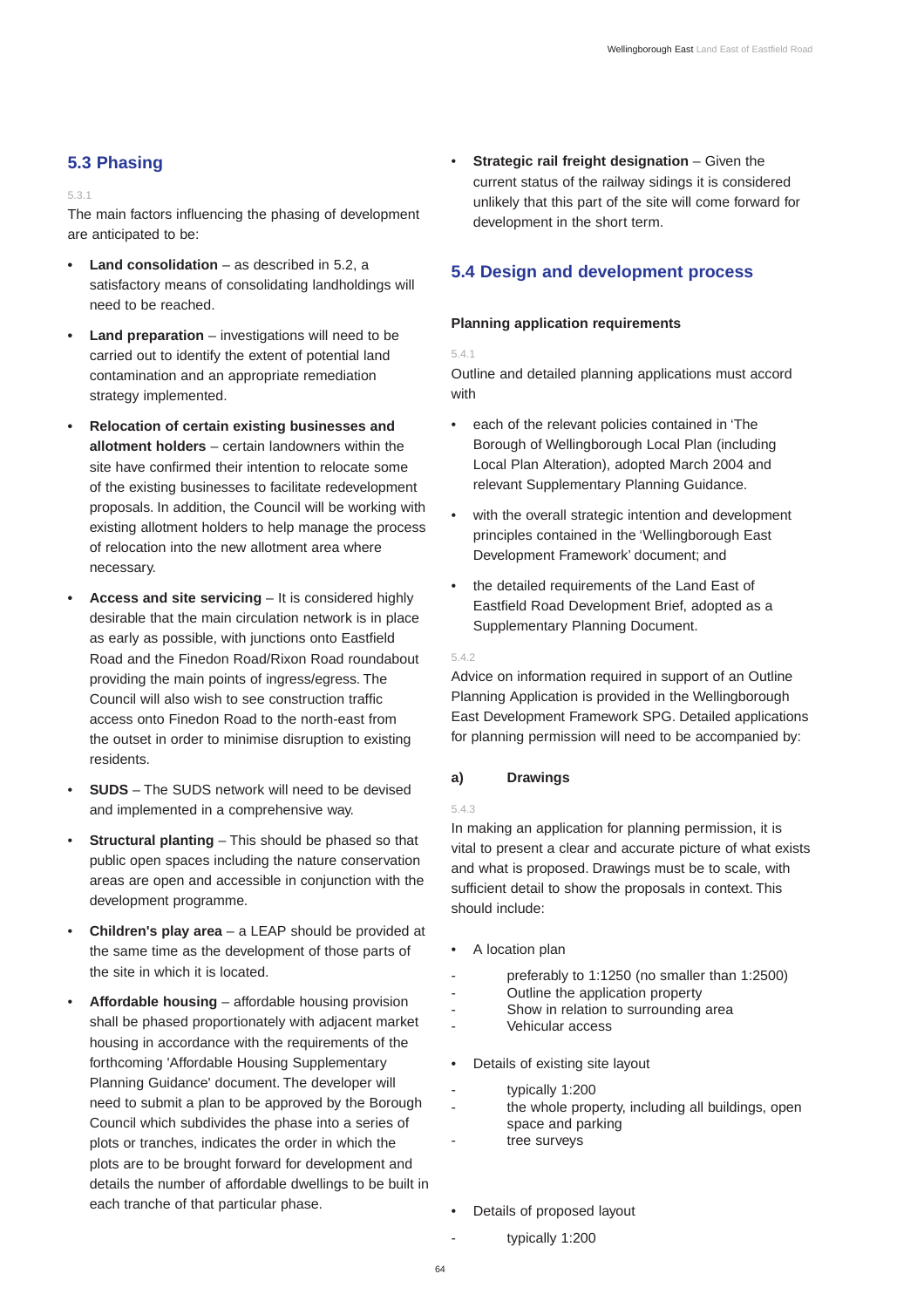- the siting of all new buildings and landscape in context
- Floor plans
- scale 1:50 or 1:100
- including the relationship to adjacent buildings
- **Elevations**
- scale 1:50 or 1:100
- show every elevation
- include details of materials and external appearance
- show elevations in the context of adjacent buildings, where appropriate

#### 5.4.4

Photographs, perspectives and models will be strongly encouraged to help communicate the proposals in three dimensions.

### **b) Design statement**

#### 5.4.5

As set out in PPS1, applicants should provide a written statement setting out

- the design principles and design concept adopted in relation to the site and its wider context;
- in outline how these are reflected in the development's layout, density, scale, visual appearance and landscape;
- the purpose of the proposed development and how the site relates to its wider area – providing a full site and area appraisal where necessary
- an explanation of how the development will meet the local authority's urban design objectives

Include an executive summary where this would be useful for public consultation

#### **c) Additional information**

#### 5.4.6

Planning applications will need to be accompanied by:

- **A Masterplan**, setting out the three dimensional vision and development strategy;
- **An Environmental Statement**, incorporating an Environmental Impact Assessment (to be determined in accordance with the Town & Country Planning (Environmental Impact Assessment for England & Wales) Regulations 1999). This would include, for example, a noise assessment;
- **A Transport Assessment**, which will need to include a Travel Plan that demonstrates what measures are to be specified to shift from car-borne journeys to more sustainable modes;
- **A detailed Strategy for the Sustainable Urban Drainage Systems** (SUDs) proposed. A good practice code for SUDs is available from the Construction Industry Research and Information Association at www.ciria.org/suds;
- **A Landscape and Visual Impact Assessment**. For guidance, refer to Guidelines for Landscape and Visual Impact Assessment (published by the Landscape Institute and the Institute of Environmental Management and Assessment, 2002.

The extent to which the above will be required will be determined by the scale of the proposed development envisaged. Early pre-application discussions with the planning authority will provide further clarity.

#### 5.4.7

In addition, the Borough Council will strongly encourage applications to be accompanied by

- A provisional Secured by Design Certificate
- A completed BREEAM Certificate

## **5.5 Management**

#### 5.5.1

The Council will work with landowners and allotment holders to establish a clear management strategy for the allotments, the sites preserved for their nature conservation value and other public open space. Financial arrangements will be agreed as part of Section 106 negotiations.

#### 5.5.2

The Council require that applications are accompanied by a Landscape Management Plan.

## **5.6 Further studies**

#### 5.6.1

The Borough Council is currently funding ground condition investigations to help take regeneration of the area forward. The results of findings will be shared with landowners and help in devising an appropriate remediation strategy will be offered.

5.6.2

The Borough Council is also currently in the process of preparing 'Guidance on the Use of Planning Obligations' which will be adopted as Supplementary Planning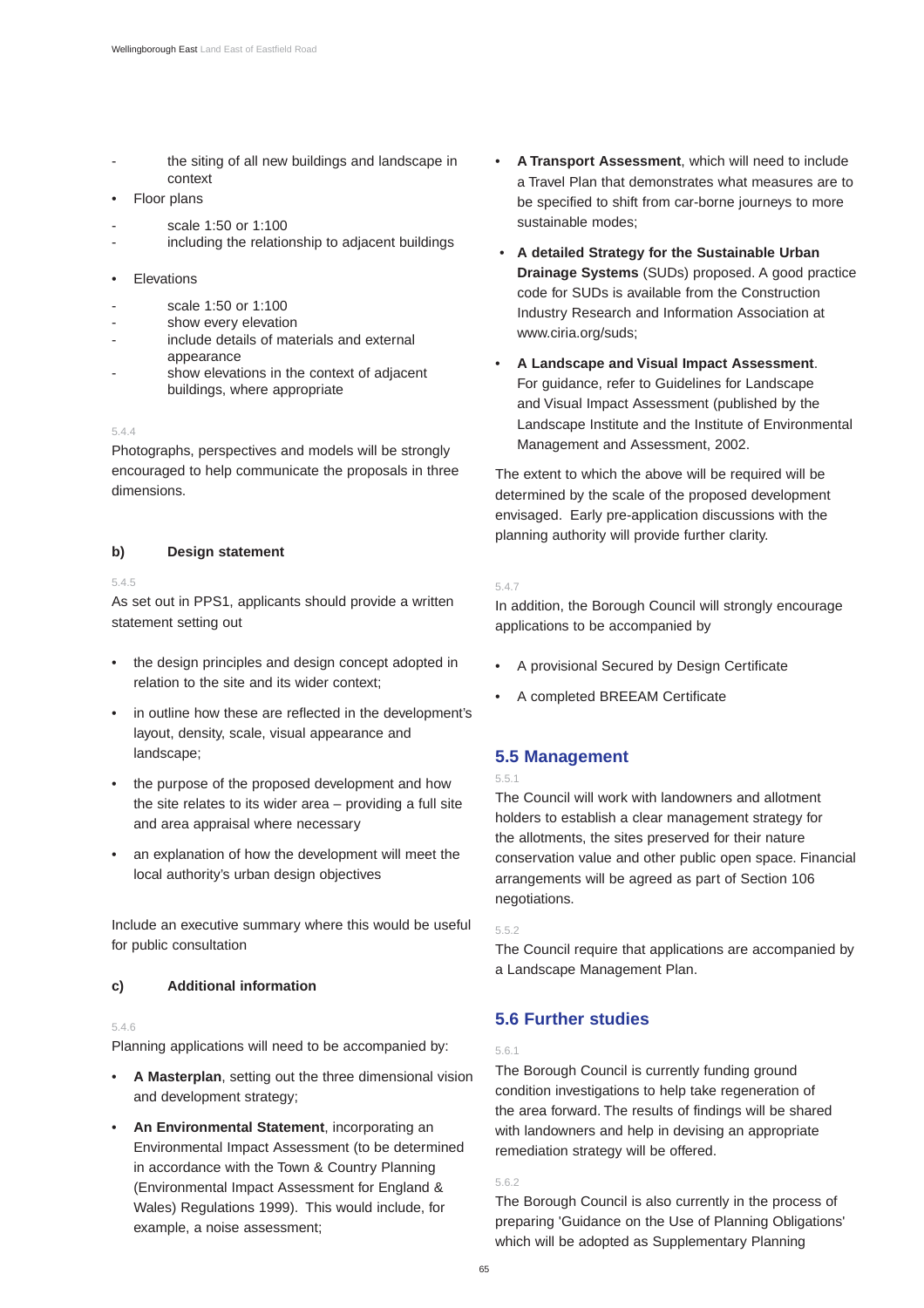Guidance and be used to inform site development proposal, and a 'Wellingborough East Employment Brief.

## **5.7 Outline of planning obligations**

#### 5.7.1

As outlined in the document published by the Borough Council 'Guidance on the Use of Planning Obligations' (Consultation Draft, 6th June 2003), in order for planning permission to be granted developments of this scale and importance will require developer contributions to made under the provisions of Section 106 of the Town and Country Planning Act 1990 (or where they relate to necessary highway works, under Section 278 of the Highways Act 1980). These obligations will usually been linked to the Outline Planning Application and guidance is provided within the WEAST Development Framework SPG on the overall topics for inclusion.

Discussions will need to be held with Wellingborough Council to determine what planning obligations will be sought both for the Eastfield Road area and its immediate environment, as well as towards facilities located with the greater WEAST areas to the East.

5.7.2

Developers will be required to enter into a legal agreement with the Local Planning Authority. It is anticipated that such an agreement would cover the following matters:

- **1 Off-site transport improvements**, including contributions towards enhancement of the railway station
- **2 Housing**, namely the provision of affordable housing and contributions towards training and construction skills
- **3 Education**, relating to school transport, the new primary school and nursery
- **4 Leisure**, including contributions towards the proposed nearby Ise Valley Park and visitor centre
- **5 Community facilities**.
- **6 Archaeology**.
- **7 Employment** and skills development.
- **8 Flooding** mitigation measures as necessary.
- **9 Natural Environment** conservation
- **10 Energy conservation and resource efficiency**.
- **11 Management and maintenance**
- **12 Public art**

#### **13 Waste management**

- **14 General matters**, namely upholding the following principles:
- for phasing of development to take place in accordance with the Wellingborough East Development Framework SPG, this Development Brief and where applicable the Wellingborough East Employment Brief.
- Agreement that the Development Brief and Employment Brief are to be subject to review after five years
- All financial contributions are to be index linked from the date of signing of the Agreement
- Developers are to meet the reasonable legal costs of the Borough and County Councils
- Developers are to monitor occupations and notify the Borough and County Councils at agreed trigger points in relation to development phasing and provision of community facilities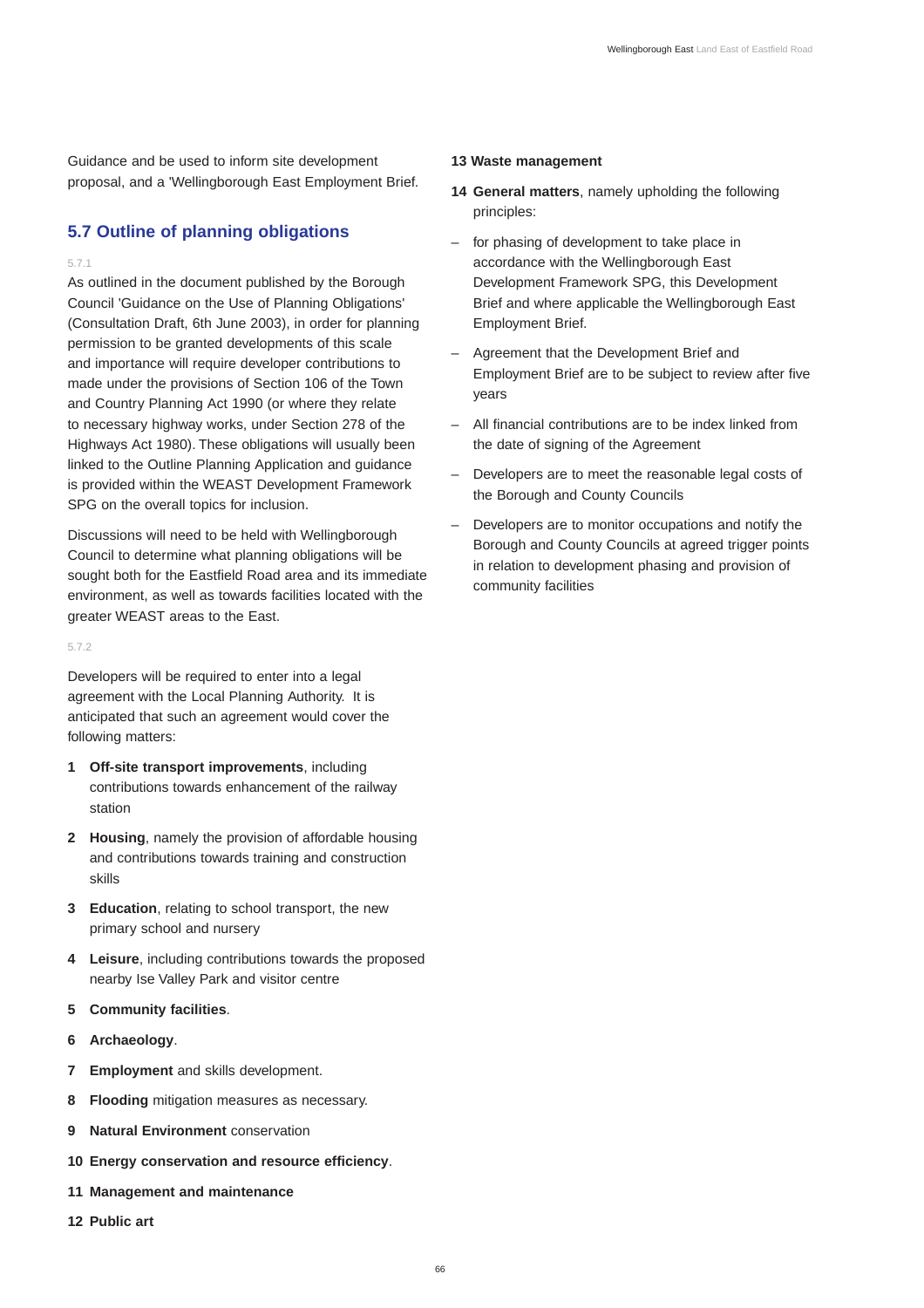## Appendix A Resume of planning policies at National, Regional and County level

## **National guidance**

At the national level, planning policy is set out in Planning Policy Guidance Notes (PPG's), most particularly:

- PPS 1 Creating Sustainable Communities sets out the Government's vision for planning and the key policies and principles that should underpin that system. The key policy aims include the need for local authorities to integrate the aims of sustainable development through economic development, social inclusion, environmental protection and prudent use of resources.
- PPG3 on Housing advises that the most sustainable way to meet housing need is to accommodate housing on previously developed land in urban areas. It also stresses the need for high densities and reduced parking standards to make the most efficient use of land and prevent sprawl. Draft PPS 3 has recently been issued for consultation and is set to replace PPG3 once finalised.
- PPS 9 Biodiversity and Geological Conservation seeks to promote sustainable development, conserve, enhance, and restore the diversity of England's wildlife and ecology, contribute to urban renaissance and contribute to rural life. Broadly planning policies should take a strategic approach to conservation and enhancement of biodiversity and geology and should seek to maintain, enhance, or add to the biodiversity of geological conservation interest.
- PPS 12 Local Development Framework provides guidance on how local authorities should prepare new Local Development Frameworks – which will comprise a series of Development Plan Documents (DPDs). DPDs include a core strategy of spatial and strategic objectives, site-specific allocations identifying suitable, available and accessible locations, area action plans identifying areas of significant change or conservation. The Proposals Map is to highlight areas of protection,

and identify sites for development.

- PPG13 on Transport promotes more sustainable travel patterns by encouraging public transport and sets out how transport infrastructure should be fully integrated with urban form and land use arrangements.
- PPG17 on Open Space, Sport and Recreation sets out how local networks of high quality and wellmanaged/maintained open spaces, sports and recreational facilities can help support an urban renaissance.
- PPG 24 Planning and Noise notes that noise can have a significant effect on the environment and on the quality of life enjoyed by individuals and communities. As such it seeks to achieve separation of noisegenerating activities from the most sensitive receptors, particularly residential areas.
- PPG25 Development and Flood Risk sets out how in planning development measures should be taken to reduce the risk of flooding and associated damage.

A range of additional guidance backs this up with more detailed advice, notably:

- "By Design: Urban design in the planning system" (DETR and CABE, 2000), a companion guide to PPG1.
- "By Design: Better places to live" (DETR and CABE, 2001), a companion guide to PPG3 which advises on best practice in housing design.
- "Places, Streets and Movement" (DETR, 1998), a companion guide to Design Bulletin 32 which details how highway design should be integrated into designs for residential and mixed use areas.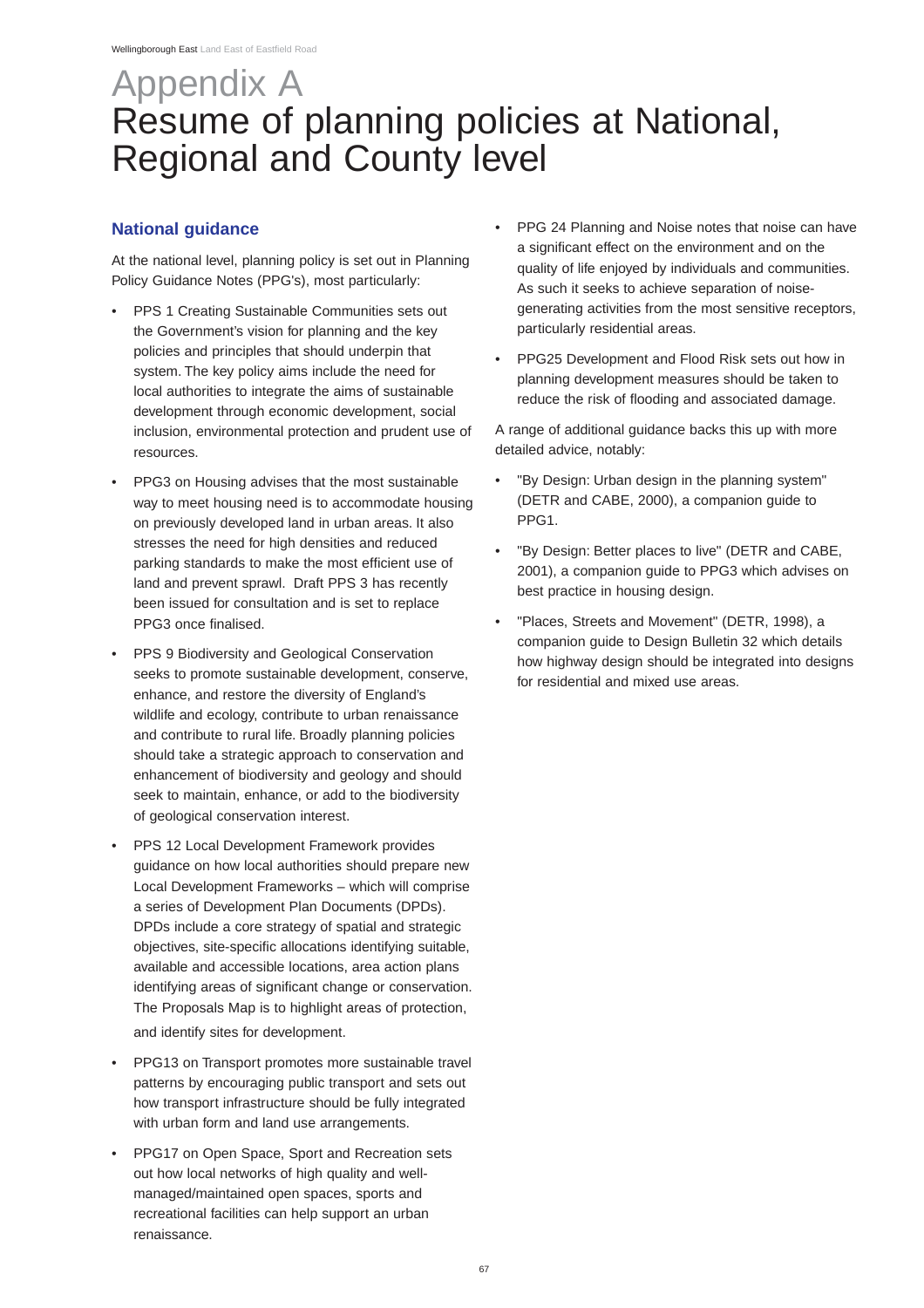Two other documents are extremely relevant:

- the "Urban Design Compendium" (English Partnerships and the Housing Corporation, 2000), which provides detailed best practice advice on urban design.
- "Urban Design Guidance" (Urban Design Group, 2002), which details how Development Briefs should be prepared.

## **Regional guidance**

"Regional Planning Guidance Note 8 for the East Midlands" (RPG8 - published by the Government Office for the East Midlands in April 2003 and subject to an Examination in Public in November 2003) establishes the need for the East Midlands to accommodate significant levels of future growth.

The RPG Alteration for Growth Areas, published in July 2003, also confirms WEAST's regional significance and is set for public examination in February 2004.

The "Sustainable Communities Plan" issued by the ODPM in February 2003 looks to provide for major development in four new growth areas in the 'Greater South-East.' One of these is Milton Keynes-South Midlands - within which Corby / Kettering / Wellingborough is identified as a key growth node. The intention of the Sustainable Communities Plan is to bring together the best of design and planning to ensure that the built environment in new and expanded communities is of a high standard and the surrounding countryside is protected and enhanced. Wellingborough East is referred to as a good practice case study of partnership working in action.

**County Council Policies and Guidance**

The 2001 Northamptonshire County Structure Plan (Policy SDA1) identifies land east of Wellingborough as a Strategic Development Area (SDA). It emphasises the importance of high quality design and sustainable development and the need to plan layout and form to reduce the dependency on the private car.

#### **Transport**

The main transportation policy document for the area is the 2001 Northamptonshire Local Transport Plan, which reaffirms the County's commitment to promoting sustainable travel patterns. The other key County transport documents are:

- 'Northamptonshire Bus Strategy' (2003);
- 'Supplementary Planning Guidance: Parking'; and
- 'Design Guide for Residential Roads' (2000).

#### **Landscape**

The County Council has also prepared the following relevant documents, which should be used in the preparation of landscape / open strategies for WEAST developments:

- 'Landscape Character Assessment' (currently in draft form);
- 'Biodiversity Action Plan'; and
- 'Draft Playing Fields Strategy' (2002).

#### **Crime prevention**

The draft SPG document 'Planning Out Crime in Northamptonshire' (March, 2003) is also an important reference point

## **Guidance issued by other relevant bodies**

### **Northamptonshire Partnership**

'Northamptonshire Partnership Sub Regional Economic Strategy' (Northamptonshire Partnership, May 2000) identifies the following themes and objectives which should be used to shape proposals:

– **Theme 1 - Learning and skills**. Objective: Develop workforce skills and enhance the employment potential of the people of Northamptonshire to meet employer and individual needs

Wellingborough East Land East of Eastfield Road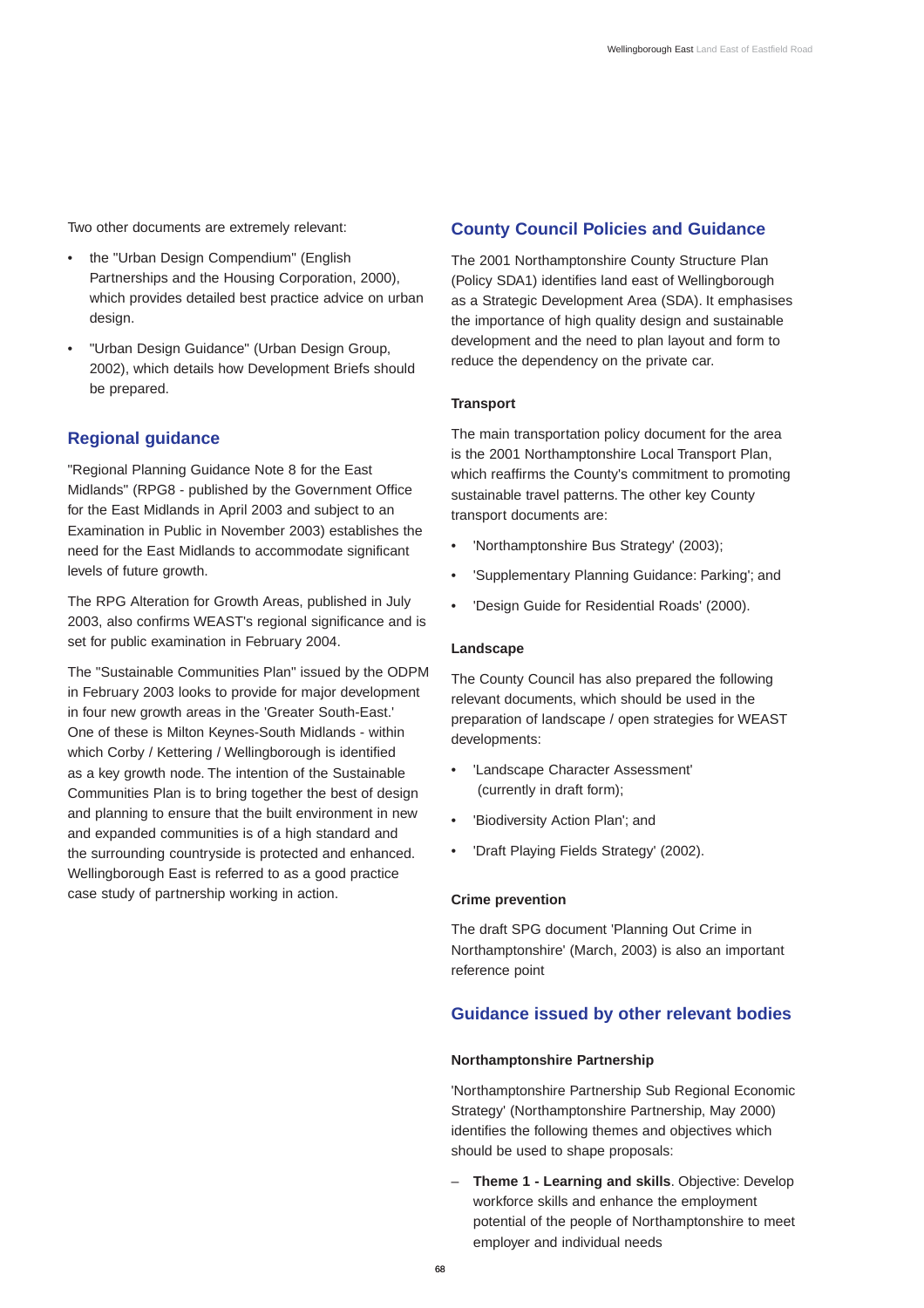## Appendix B EcoHomes rating prediction checklist

This pre-assessment prediction checklist allows a quick evaluation of the likely rating to be achieved under a formal EcoHomes assessment (see www.bre.co.uk/ecohomes for further details):

| <b>Issue</b>  |                                                                                       | Points<br>available | Unit specific<br>Points | Location specific<br>Points |
|---------------|---------------------------------------------------------------------------------------|---------------------|-------------------------|-----------------------------|
| <b>Energy</b> |                                                                                       |                     | Points predicted        |                             |
| A             | Credits are awarded to achieve CO2 emissions as follows:                              |                     |                         |                             |
|               | • EITHER: Less than or equal to 60 kg/m2/yr                                           | 2                   |                         |                             |
|               | • OR: Less than or equal to 50 kg/m2/yr                                               | OR <sub>4</sub>     |                         |                             |
|               | • OR: Less than or equal to 45 kg/m2/yr                                               | OR <sub>6</sub>     |                         |                             |
|               | • OR: Less than or equal to 40 kg/m2/yr                                               | OR <sub>8</sub>     |                         |                             |
|               | • OR: Less than or equal to 35 kg/m2/yr                                               | OR 10               |                         |                             |
|               | • OR: Less than or equal to 30 kg/m2/yr                                               | OR 12               |                         |                             |
|               | • OR: Less than or equal to 25 kg/m2/y                                                | <b>OR 14</b>        |                         |                             |
|               | • OR: Less than or equal to 20 kg/m2/yr                                               | OR 16               |                         |                             |
|               | • OR: Less than or equal to 10 kg/m2/yr                                               | OR 18               |                         |                             |
|               | • OR: Less than or equal to 0 kg/m2/yr                                                | OR 20               | Max 20                  |                             |
|               |                                                                                       |                     |                         |                             |
| lв            | Improving the performance of the building envelope compared with the relevant         |                     |                         |                             |
|               | building regulations:                                                                 |                     |                         |                             |
|               | If the development is built according to part L of the 1995 Building Regulations:     |                     |                         |                             |
|               | • EITHER: 10% improvement                                                             | 2                   |                         |                             |
|               | • OR: 15% improvement                                                                 | OR <sub>4</sub>     |                         |                             |
|               | • OR: 20% improvement                                                                 | OR <sub>6</sub>     |                         |                             |
|               | • OR: 25% improvement                                                                 | OR <sub>8</sub>     |                         |                             |
|               | • OR: 30% improvement                                                                 | OR 10               |                         |                             |
|               | or                                                                                    |                     |                         |                             |
|               | If the development is built according to Part L of the 2002 Building Regulations:     |                     |                         |                             |
|               | • EITHER: 3% improvement                                                              | 2                   |                         |                             |
|               | • OR: 6% improvement                                                                  | OR <sub>4</sub>     |                         |                             |
|               | • OR: 9% improvement                                                                  | OR <sub>6</sub>     |                         |                             |
|               | • OR: 12% improvement                                                                 | OR <sub>8</sub>     |                         |                             |
|               | • OR: 315 improvement                                                                 | OR 10               | <b>Max 10</b>           |                             |
| C             | Provision of secure drying space                                                      | $\overline{2}$      | Max 2                   |                             |
| D             | Provision of eco labelled white goods with the following energy ratings:              |                     |                         |                             |
|               | • EITHER: All fridges, freezers, fridge-freezers with an A rating                     | 2                   |                         |                             |
|               | • PLUS: All washing machines, and dishwashers if supplied, with an A rating           | $+2$                |                         |                             |
|               | and washer dryers and dryers with a rating of C or higher                             |                     |                         |                             |
|               | • OR: No white goods provided but info. on Eco labels                                 | 2                   | Max 4                   |                             |
| ΙE            | Provision of external lighting systems which are low energy:                          |                     |                         |                             |
|               | • EITHER: All feature external lighting and out-building lighting to accommodate CFLs | 2                   |                         |                             |
|               | or fluorescent strips only                                                            |                     |                         |                             |
|               | • PLUS: Security / safety lighting to accommodate CFLs or fluorescent strips only     | $+2$                | Max 4                   |                             |
|               | and all intruder lighting to have maximum wattage of 150 watts, and be fitted         |                     |                         |                             |
|               | with appropriate controls                                                             |                     |                         |                             |
|               | Total number of energy points achieved                                                |                     | <b>Max 40</b>           |                             |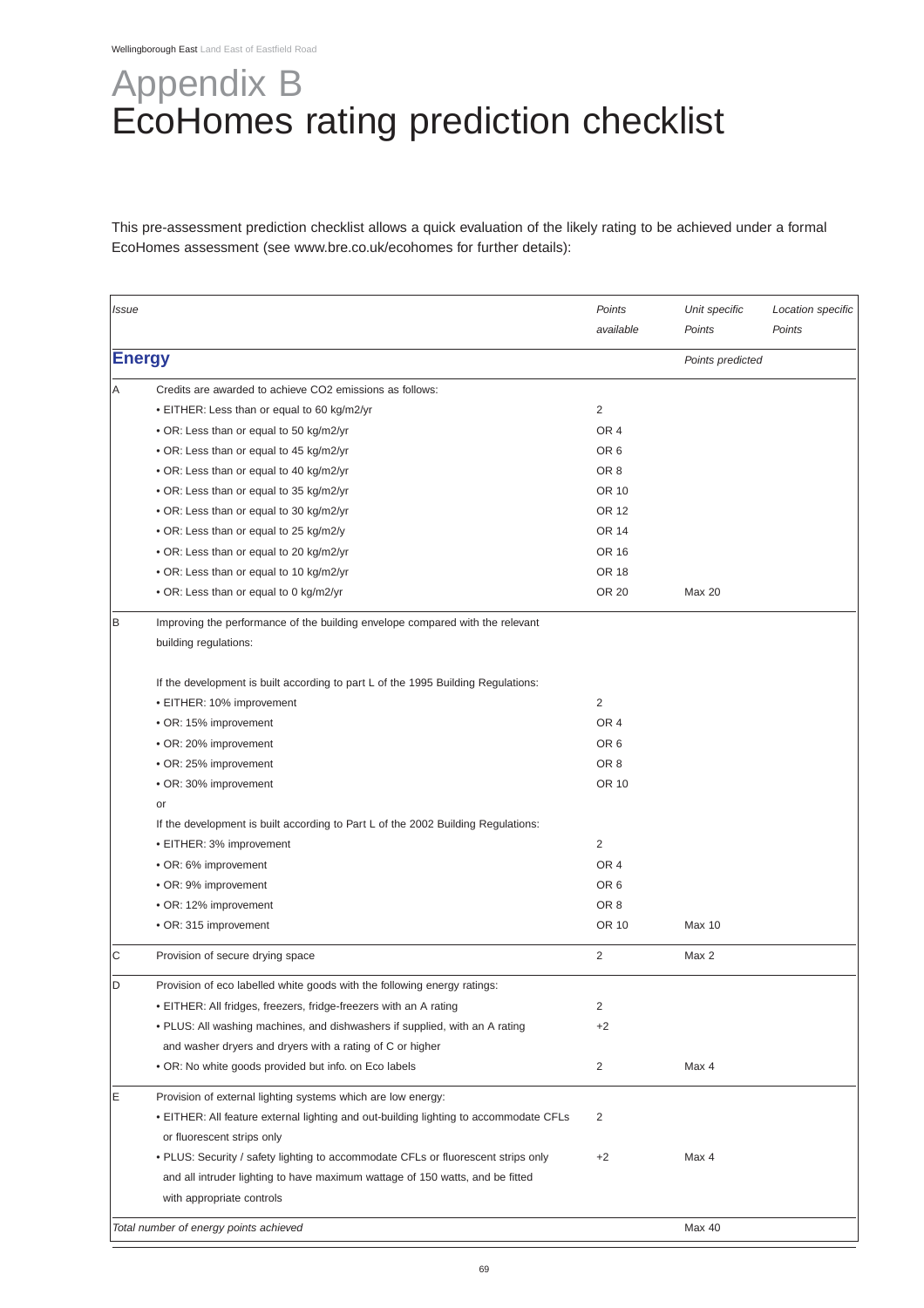| <b>Issue</b> |                                                                                           | Points          | Unit specific | Location specific |
|--------------|-------------------------------------------------------------------------------------------|-----------------|---------------|-------------------|
|              |                                                                                           | available       | Points        | Points            |
| Pollution    |                                                                                           |                 |               |                   |
| IJ           | Ensuring that no ozone depleting substances are used in the construction of the building, |                 |               |                   |
|              | specifically:                                                                             |                 |               |                   |
|              | • Roof (inc. loft hatch)                                                                  | 4               |               |                   |
|              | • Wall (inc. doors)                                                                       | $+4$            |               |                   |
|              | • Floor (inc. foundations)                                                                | $+4$            |               |                   |
|              | • Hot water cylinder                                                                      | $+4$            | Max 16        |                   |
| İΚ           | The specification of boilers with low Nox emitting burners:                               |                 |               |                   |
|              | • EITHER: Less than or equal to 150 Nox mg/kWh                                            | 4               |               |                   |
|              | . OR: Less than or equal to 100 Nox mg/kWh                                                | OR <sub>8</sub> |               |                   |
|              | • OR: Less than or equal to 70 Nox mg/kWh                                                 | OR 12           |               | <b>Max 12</b>     |
|              | Total number of energy points achieved                                                    |                 | <b>Max 28</b> |                   |

| <b>Issue</b> |                                                                                      | Points          | Unit specific  | Location specific |
|--------------|--------------------------------------------------------------------------------------|-----------------|----------------|-------------------|
|              |                                                                                      | available       | Points         | <b>Points</b>     |
|              | <b>Transport</b>                                                                     |                 |                |                   |
| IF           | Developing a site with good access to public transport:                              |                 |                |                   |
|              | • EITHER: 80% of the development within 500m of a well served public transport node  | 4               |                |                   |
|              | • OR: 80% of the development within 1000m of a well served public transport node     | OR <sub>2</sub> |                | Max 4             |
| lG           | Provision of cycle storage                                                           | 2               | Max 2          |                   |
| lн           | Proximity to local amenities:                                                        |                 |                |                   |
|              | . Within 500m of a food shop and post box;                                           | 2               |                |                   |
|              | . PLUS: Within 1000m of 5 of the following: post office, bank, chemist, school,      | $+2$            |                |                   |
|              | medical centre, leisure centre, community centre, public house, children's play area |                 |                |                   |
|              | • PLUS: Safe pedestrian routes to local amenities                                    | 2               |                | Max 6             |
|              | • Provision of space, and services, for a home office                                | $\overline{2}$  | $\overline{2}$ |                   |
|              | Total number of energy points achieved                                               |                 | Max 14         |                   |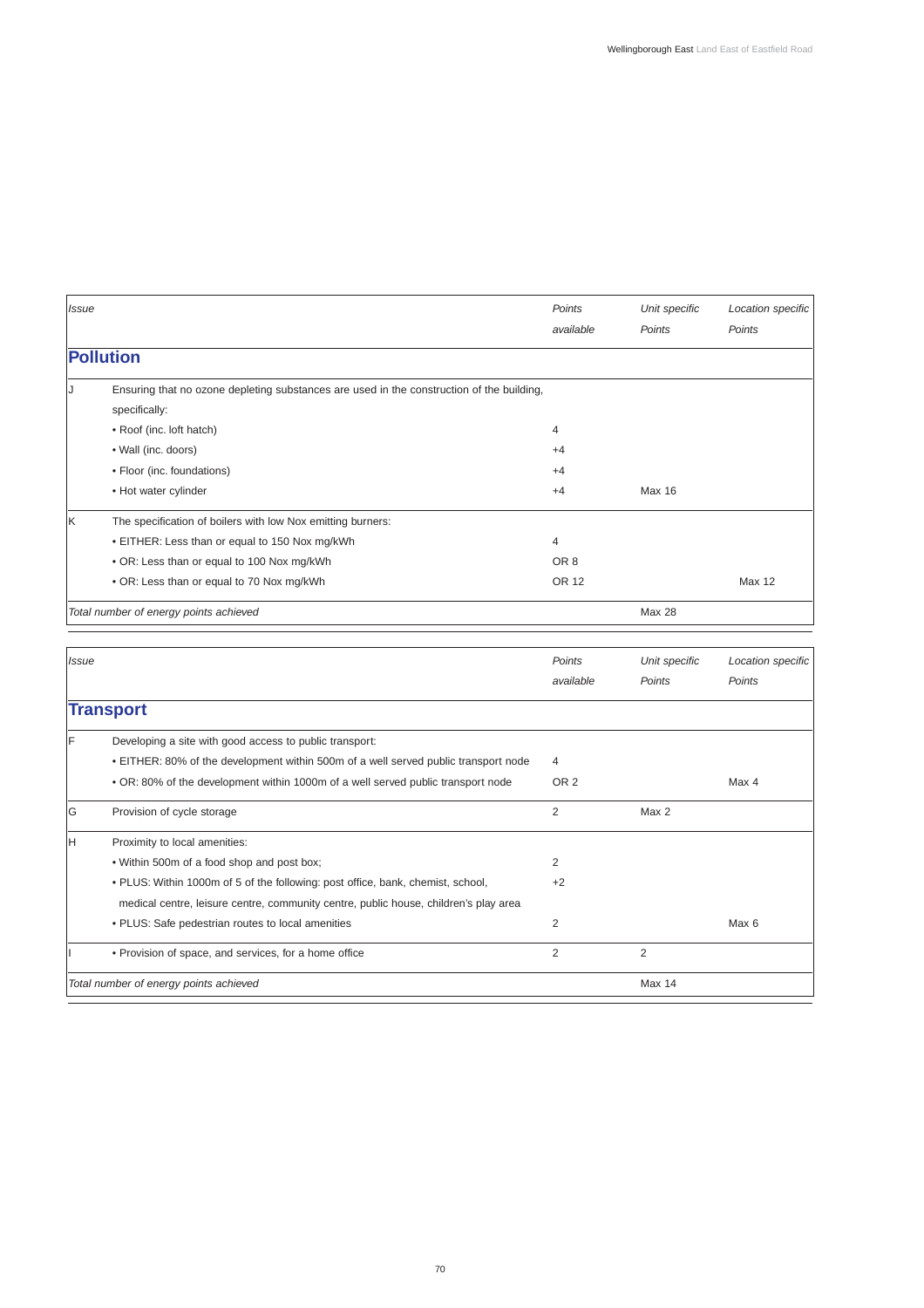| <i><b>Issue</b></i> |                                                                                                    | Points<br>available | Unit specific<br><b>Points</b> | Location specific<br>Points |
|---------------------|----------------------------------------------------------------------------------------------------|---------------------|--------------------------------|-----------------------------|
| <b>Materials</b>    |                                                                                                    |                     | Points predicted               |                             |
| IL                  | Sustainably managed timber for basic building elements OR re-used timber OR timber                 |                     |                                |                             |
|                     | products made from pre or post consumer waste streams:                                             |                     |                                |                             |
|                     | • EITHER: FSC certification;                                                                       | 6                   |                                |                             |
|                     | · OR: UKWAS, PEFC or equivalent scheme;                                                            | OR <sub>4</sub>     |                                |                             |
|                     | • OR: Information of precise origin and confirmation that they are cut under                       | OR <sub>2</sub>     | Max 6                          |                             |
|                     | government licence                                                                                 |                     |                                |                             |
| ΙM                  | Sustainably managed timber for finishing elements:                                                 |                     |                                |                             |
|                     | OR re-used timber OR timber products made from pre or post consumer waste streams:                 |                     |                                |                             |
|                     | · EITHER: FSC certification;                                                                       | 3                   |                                |                             |
|                     | • OR: UKWAS, PEFC or equivalent scheme;                                                            | OR <sub>2</sub>     |                                |                             |
|                     | • OR: Information of precise origin and confirmation that they are cut under<br>government licence | OR <sub>1</sub>     | Max 3                          |                             |
| ΙN                  | Storage of recyclable waste:                                                                       |                     |                                |                             |
|                     | · EITHER: Provision of internal and external storage                                               | 6                   |                                |                             |
|                     | . OR: Provision of internal storage only                                                           | OR <sub>2</sub>     |                                |                             |
|                     | • OR: Provision of external storage only                                                           | OR <sub>2</sub>     | Max 6                          |                             |
| lo                  | The following elements obtaining A rating from the Green Guide for Housing:                        |                     |                                |                             |
|                     | $\bullet$ Roof                                                                                     | 3                   |                                |                             |
|                     | • PLUS: External walls                                                                             | $+3$                |                                |                             |
|                     | • PLUS: internal walls                                                                             | $+3$                |                                |                             |
|                     | · PLUS: floors                                                                                     | $+3$                |                                |                             |
|                     | · PLUS: Windows                                                                                    | $+2$                |                                |                             |
|                     | • PLUS: Hard landscaping                                                                           | $+1$                |                                |                             |
|                     | · PLUS: Fencing                                                                                    | $+1$                | <b>Max 16</b>                  |                             |
|                     | Total number of energy points achieved                                                             |                     | Max 31                         |                             |

| <b>Issue</b> |                                                 | Points<br>available | Unit specific<br><b>Points</b> | Location specific<br>Points |
|--------------|-------------------------------------------------|---------------------|--------------------------------|-----------------------------|
| <b>Water</b> |                                                 |                     | Points predicted               |                             |
| lP.          | Water consumption per bed space as follows:     |                     |                                |                             |
|              | • EITHER: Less than 50m3 per bed space per year | 4                   |                                |                             |
|              | • OR: Less than 45m3 per bed space per year     | OR <sub>8</sub>     |                                |                             |
|              | • OR: Less than 40m3 per bed space per year     | OR 12               |                                |                             |
|              | • OR: Less than 35m3 per bed space per year     | OR 16               |                                |                             |
|              | • OR: Less than 30m3 per bed space per year     | OR 20               | Max 20                         |                             |
|              | Total number of energy points achieved          |                     | Max 20                         |                             |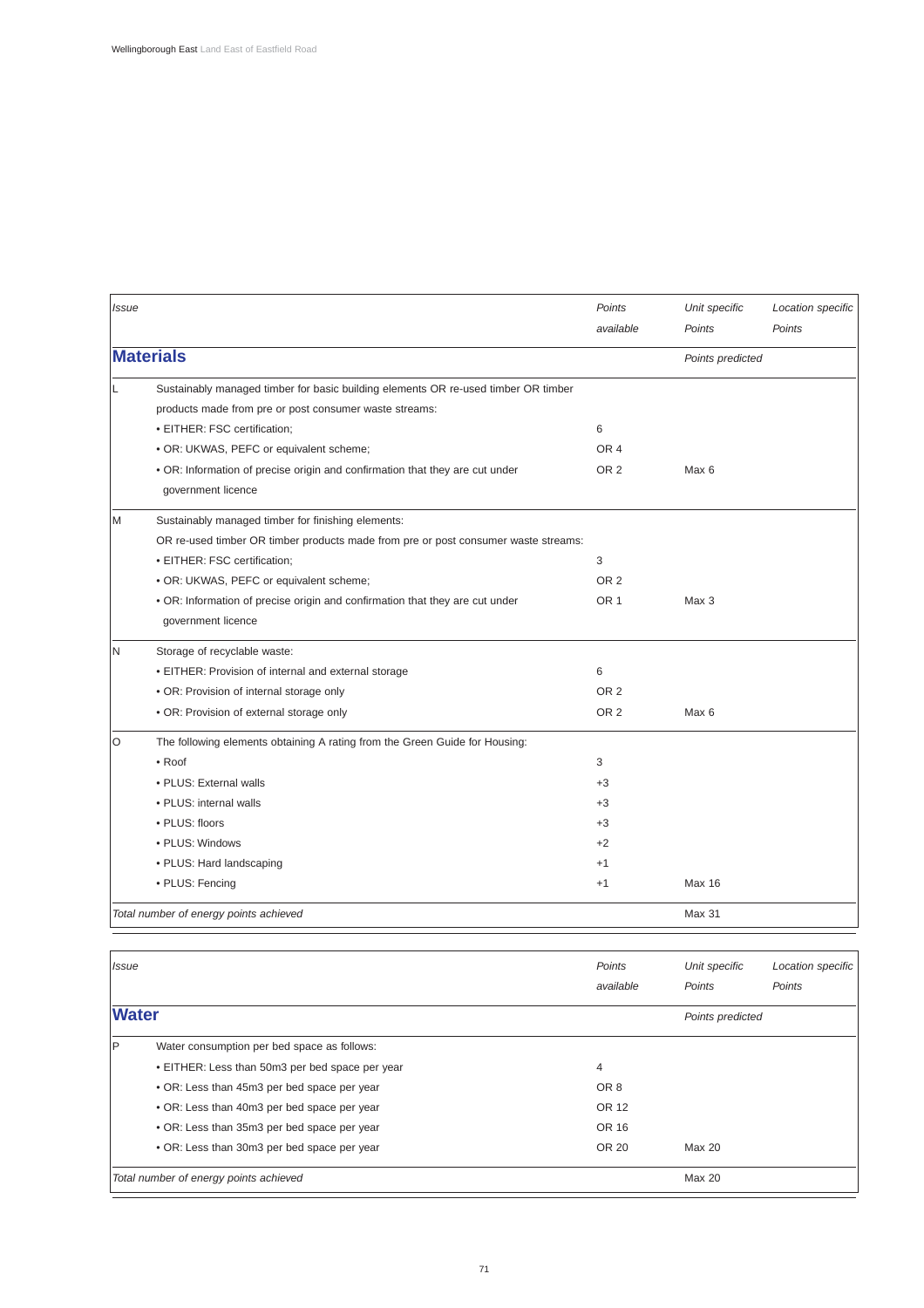| <i><b>Issue</b></i> |                                                                                 | Points          | Unit specific    |
|---------------------|---------------------------------------------------------------------------------|-----------------|------------------|
|                     | Location specific                                                               |                 |                  |
| available Points    |                                                                                 | Points          |                  |
|                     | <b>Land use and Ecology</b>                                                     |                 | Points predicted |
| Q                   | Ecological value of land:                                                       |                 |                  |
|                     | . Buildings on a site which is of low ecological value                          | 3               |                  |
|                     | . PLUS: Enhancing the ecological value of the site through consultation with    | $+3$            |                  |
|                     | an accredited expert                                                            |                 |                  |
|                     | . PLUS: Ensuring the protection of any existing ecological features on the site | $+3$            | Max 9            |
| lR.                 | Change of ecological value of the site:                                         |                 |                  |
|                     | • EITHER: A significant decrease in ecological value                            |                 |                  |
|                     | • OR: A minor decrease in ecological value                                      |                 |                  |
|                     | • OR: No change in ecological value                                             |                 |                  |
|                     | • OR: A minor increase in ecological value                                      |                 |                  |
|                     | • OR: A significant increase in ecological value                                |                 |                  |
| S                   | Making effective use of the building footprint:                                 |                 |                  |
|                     | • EITHER: 60% achieving over 2 stories                                          | 3               |                  |
|                     | • OR: 80% achieving over 2 stories                                              | OR <sub>6</sub> | Max 6            |

| Issue |                                                                              | Points           | Unit specific    |
|-------|------------------------------------------------------------------------------|------------------|------------------|
|       | Location specific                                                            |                  |                  |
|       | available Points                                                             | Points           |                  |
|       | <b>Health and well being</b>                                                 |                  | Points predicted |
| Т     | Provision of adequate daylighting, according to BS 8206:pt2 in:              |                  |                  |
|       | • the kitchen                                                                | 4                |                  |
|       | • other habitable rooms                                                      | $+4$             | Max 8            |
| lU    | Designed for improved sound proofing above the requirements of the           |                  |                  |
|       | <b>Building Regulations:</b>                                                 |                  |                  |
|       | • EITHER: Party walls designed above Building Regs. requirements             | 4                |                  |
|       | • OR: Party walls designed above Building Regs. requirements                 | OR <sub>8</sub>  |                  |
|       | . OR: Party walls designed significantly above Building Regs. requirements   | OR 12            |                  |
|       | . PLUS: Party walls designed well above Building Regs. Requirements or where | $+4$             |                  |
|       | there are no party floors                                                    |                  |                  |
|       | • OR: Where unit is a detached house                                         | OR <sub>16</sub> | Max 16           |
| V     | Provision of private or semi private outdoor space                           | 4                | Max 4            |
|       |                                                                              |                  |                  |

## **Total points** Max 188